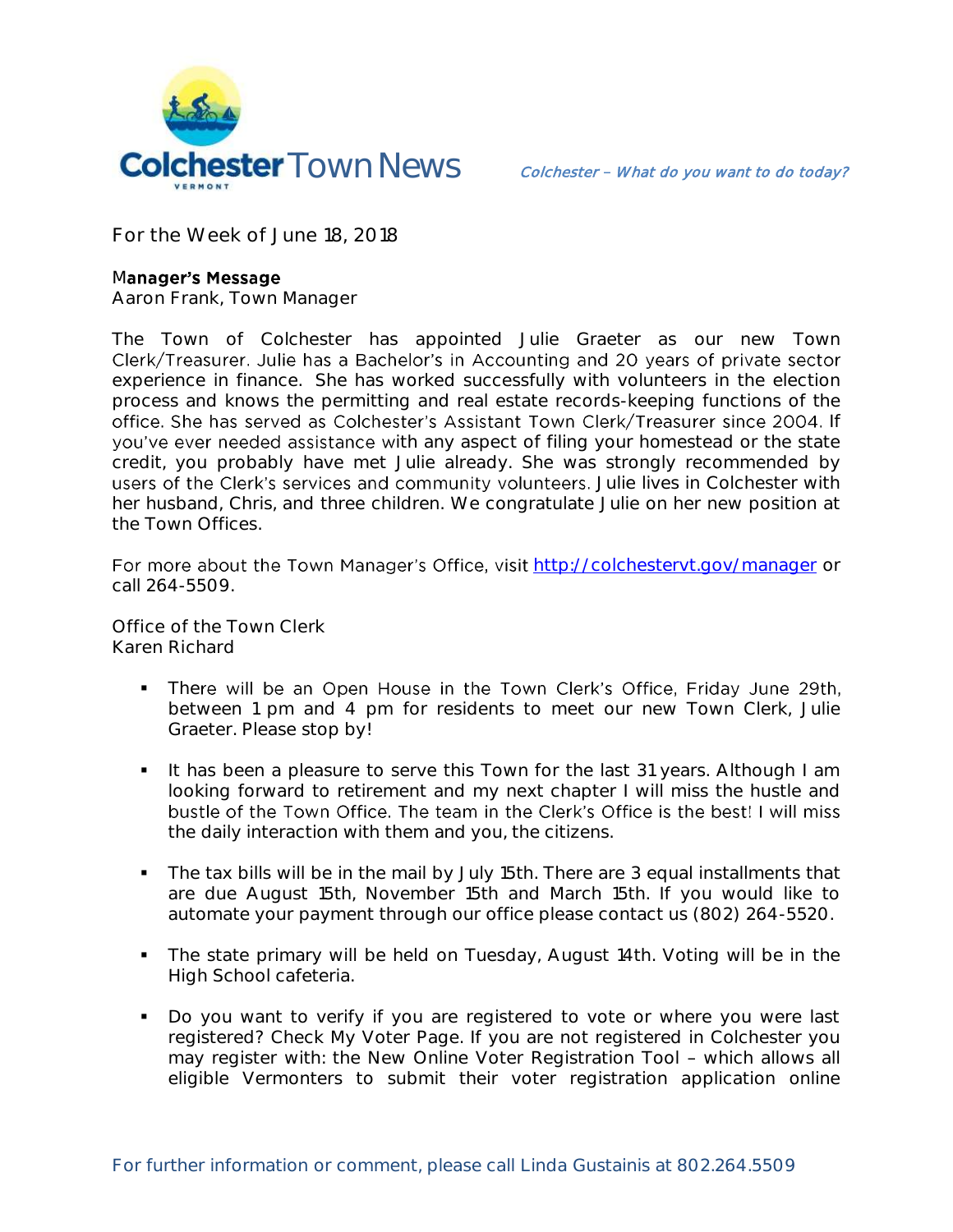

anytime and anywhere they can access the internet; the online voter registration page can be found at http://olvr.sec.state.vt.us

For more about the Town Clerk's Office visit <http://colchestervt.gov/townclerk> or call 264-5520.

**Assessor Robert Vickery**

## The Assessor's Office is busy finalizing the 2017 Grand List.

- The 2018 Abstract Grand List has been lodged with the Town Clerk
- **Preparation for the 2018 Grand List included:** 
	- o 507 site inspections
	- o 391 changes
	- o 330 assessments increased
	- o 61 assessments decreased
- The 2018 Abstract GL grew 1.96% over the Grand List as reported on the 2017 Tax Warrant
- The interactive Town Web map will be updated by the end of June with the new Grand List data and map.

You can find the Town Map and new assessment data online at: http://www.axisgis.com/ColchesterVT/

For more about the Assessor's Office visit <http://colchestervt.gov/assessor> or call 264-5671.

**Upcoming Town Meetings:** 

- **Planning Commission:** 1st & 3rd Tuesdays of the month, 7:00pm. July Meetings: 7/2 & 7/16
- **Development Review Board:**  $2^{nd}$  Wednesday of the month, 7:00pm. Next meeting: 7/11
- Recreation Advisory Board: 2<sup>nd</sup> Wednesday of the month, 7:00am, Champlain Room, 2<sup>nd</sup> floor, Next meeting: 7/11
- **Conservation Commission:** 3rd Monday of the month, 7:00pm, at the Bayside Activity Center or per agenda. Next meeting: 7/16
- **Selectboard:** 2nd & 4th Tuesday of the month, 6:30pm. Next meeting: 6/26 July meetings: 7/10 and 7/24
- Cemetery Advisory Committee: Meeting has been changed to Thursday, **June 21,** 8:00 AM at the Town Offices in the Champlain Room,  $2^{nd}$  floor.

(All meetings take place at the Colchester Town Offices, 781 Blakely Road, in the Outer Bay Conference Room on the 3<sup>rd</sup> floor unless otherwise noted.)

**Upcoming events:**